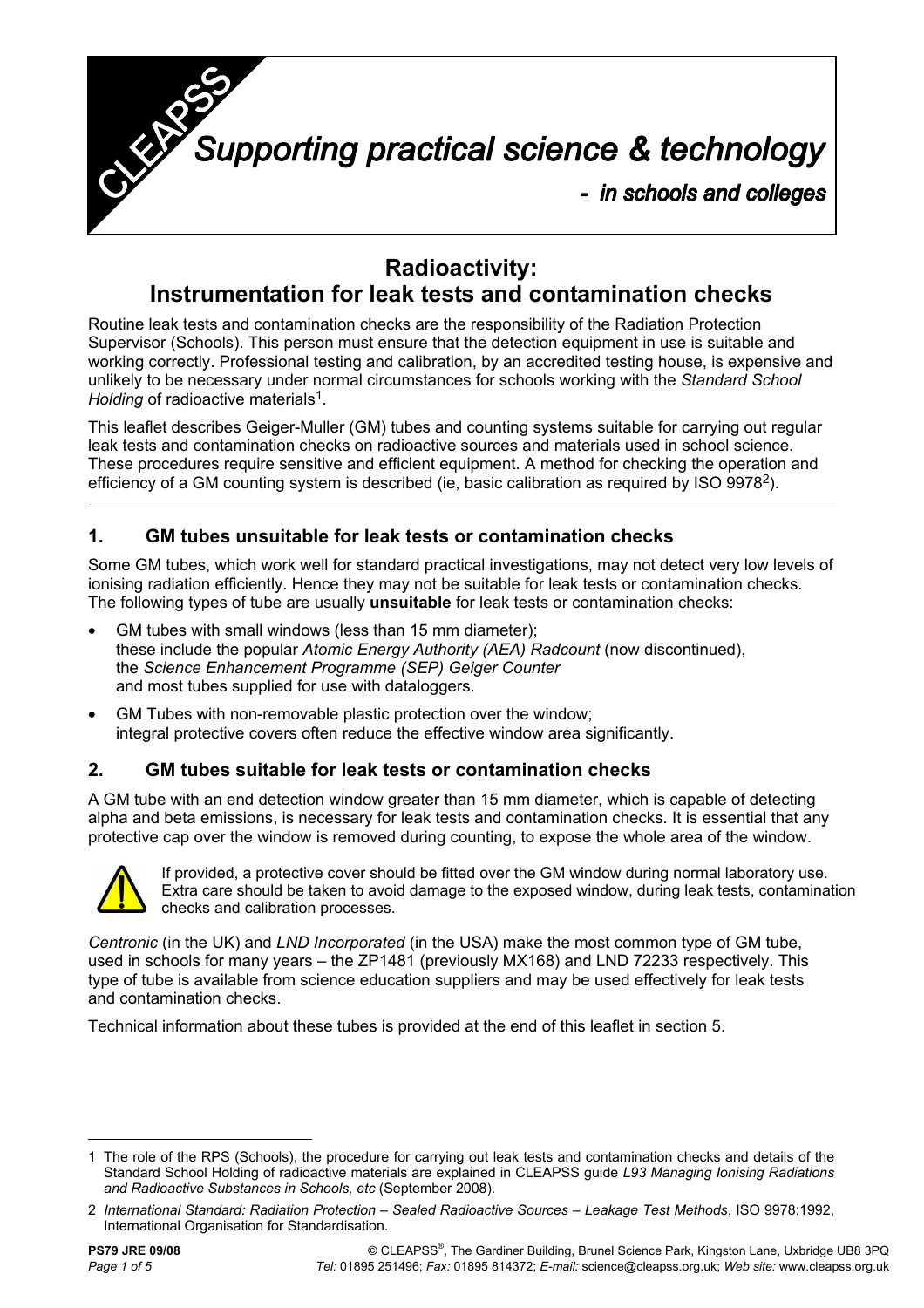# **3. Suitable counting units for leak tests or contamination checks**

A reliable cumulative counting unit (or scaler), incorporating a power supply for the GM tube, is essential. A unit that functions only as a rate meter (eg, displaying only counts per second) is not suitable. Computer-based datalogging counting systems may be unsuitable, because they can be prone to unreliable operation and/or may only provide a ratemeter facility. Some units enable the input to be counted for predetermined periods of time. This is a useful feature, removing the need to use a stopwatch. The usual counting period for leak tests and contamination checks is 2 minutes.

# **4. Using a standard test source to check a GM counting system**

Confirmation that a ZP1481 type GM tube and counter is operating efficiently can be achieved in the school laboratory, using a simple standard test source made with potassium chloride. The natural radioactivity of all potassium compounds is due to the presence of 0.0117% of potassium-40 (mean beta energy 560.2 keV).

A specified mass of potassium chloride, filling specified dimensions, is used to make the standard test source. CLEAPSS is trying to arrange for a source of this type to be manufactured and made commercially available to schools. In the meantime, the source may be constructed as shown below.

The extremely low activity of potassium compounds means that the test source is not legally defined as a radioactive source and should **not** be kept in the radioactives store.

### **4.1 Making a standard test source**

#### *Components required*

- Transparent acrylic, 2mm thick, cut to around 50 mm square<sup>3</sup>;
- Pure (laboratory grade) potassium chloride;
- Self-adhesive clear plastic book-covering film. It is essential to use the exact product specified below[4](#page-1-1) as other film may have a different thickness or density;
- Self adhesive paper label with wording below and an identifying code (eg, TS 1).

K-40, naturally occurring in 300 mg potassium chloride. Test source: \_\_\_\_\_.

#### *Procedure*



<sup>3</sup> Transparent acrylic/Perspex® sheet 2mm thick may be available in the school's technology department. It is often sold in DIY shops or may be purchased from many outlets on line, eg, www.ukplastics.co.uk

<span id="page-1-0"></span>

<span id="page-1-1"></span><sup>4 &</sup>quot;Cover Clear® Standard" 50 micron thick transparent polypropylene gloss self-adhesive film, manufactured by Tenza Technologies Ltd, (www.tenzatech.com/docs/coverclear.pdf) School libraries may have stock of Cover Clear® Standard. It is widely available from stationers.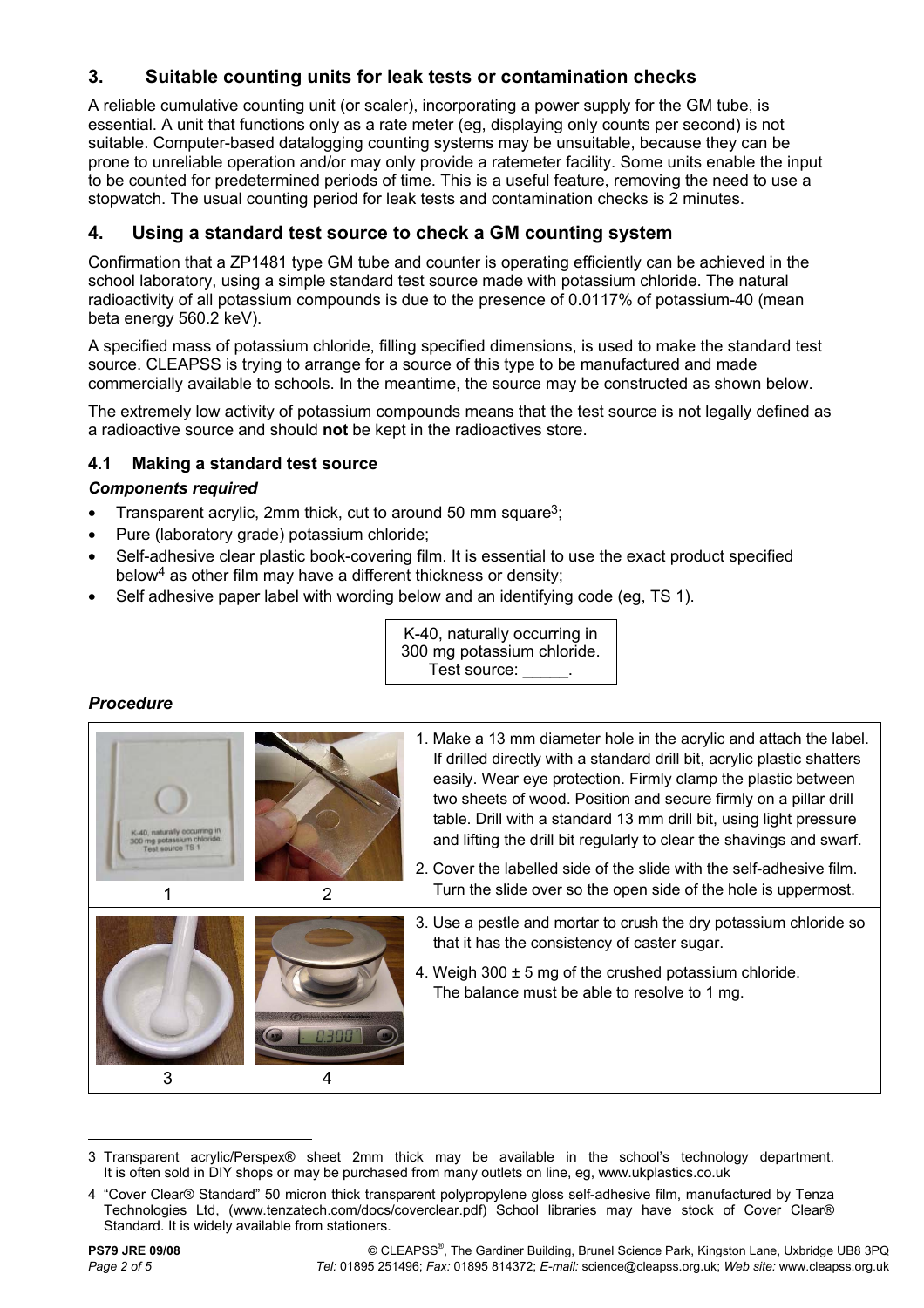

The completed test source should be kept safely in a small, sealable plastic bag or similar container (to avoid damage or contamination). Store out of sunlight to avoid UV degradation of the plastics. It must not be labelled as radioactive and should not be kept in the radioactives store.

# **4.2. Checking the GM counting system**

Carry out these checks prior to annual leak tests and contamination checks. Work well away from any other radioactive sources. **Keep a Test Record, as shown in section 4.3.**

#### *Apparatus required*

- GM tube in holder with lead;
- Counting unit (scaler);
- Clamp and stand;
- Standard potassium test source (procedure 1);
- Normal school plutonium or americium sealed radioactive source (procedure 2).

#### *Procedure 1 – Measuring comparative beta efficiency*



- 1. Position the GM-tube vertically so the end window is pointing uppermost. Clamp the tube holder, not the tube itself.
- 2. Remove the protective end cap carefully (usually white or blue with a 'spider's web' grille). The window is fragile and the GM tube will be ruined, if it is damaged.
- 3. If the GM voltage on the counter is adjustable, set it to 450 volts.
- 4. Rest the standard test source on the GM tube, so the source rests on the metal rim, with the disc of potassium chloride directly covering the centre of the GM window.
- 5. Note the count, over a period of 1000 s, in the Test Record.
- 6. Remove the test source well away from the tube and record the background radiation counted over 1000 s. This should be 350 to 500 counts. Try moving another area of the lab, if it is higher.
- 7. Replace the protective cap on the tube.

#### *Procedure 2 – Check for alpha sensitivity*

*Follow standard operating procedures when using radioactive sources.* Position an alpha-emitting school sealed source (americium-241 or plutonium-239) about 10mm from the GM-tube window. Check that the count rate increases and then decreases considerably when a piece of paper is placed in front of the source. Note that americium-241 also emits significant gamma radiation and the GM tube will still detect this through the paper.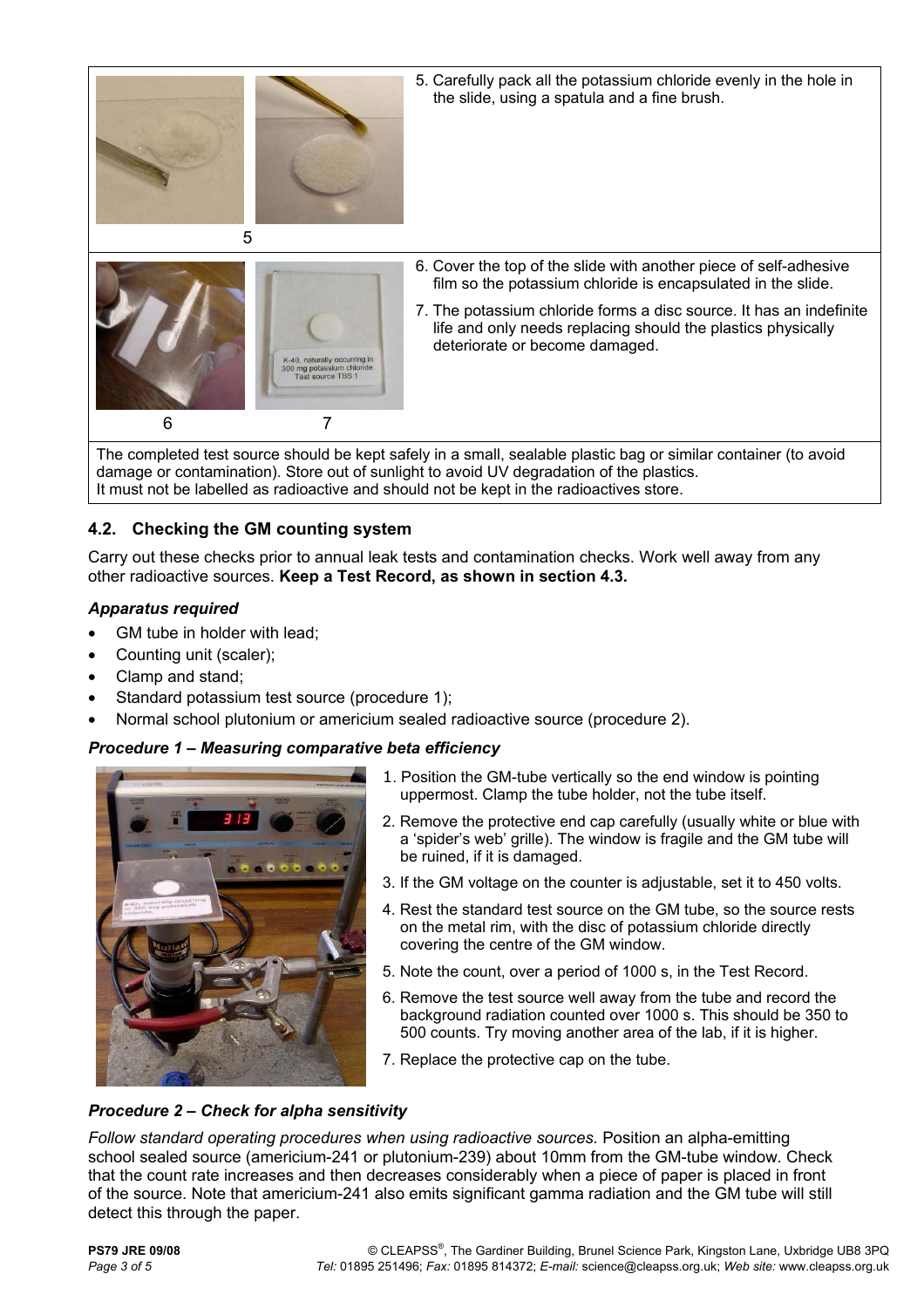# **4.3 Recording and processing the results**

The record of the test should include the exact combination of monitoring equipment used. If no serial number or unique identifier is present on a particular piece of equipment, a suitable label should be added. This complete counting system must then be used whenever leak tests and contamination checks are necessary.

| <b>Test record for a Geiger-Muller counting system</b>   |                                      |
|----------------------------------------------------------|--------------------------------------|
| <b>Equipment used</b>                                    | Serial no or unique identifier       |
| GM Tube (with protective cap removed, if fitted)         |                                      |
| <b>GM Tube holder</b>                                    |                                      |
| Connecting lead                                          |                                      |
| Counting unit (scaler)                                   |                                      |
| Operating voltage (ideally set to 450V)                  | volts                                |
| Standard test source used                                | Serial no or unique identifier       |
| K-40, naturally occurring in 300 mg KCI                  |                                      |
| <b>Measurements taken</b>                                | <b>Actual count for 1000 seconds</b> |
| K-40 test source resting on GM tube window (t)           |                                      |
| Background (b) (typically be 350 to 500 counts in 1000s) |                                      |
| Comparative beta efficiency of system <sup>5</sup>       |                                      |
| $=$ 100 (t – b)/540 (should be at least 70%)             | $\%$<br>=                            |
| Comparative beta efficiency                              | Pass/Fail (delete as appropriate)    |
| <b>Check for alpha detection</b>                         | Pass/Fail (delete as appropriate)    |
| Overall result (ie, 2 tests above passed)                | Pass/Fail (delete as appropriate)    |
| Test carried out by:                                     |                                      |
| Signed:                                                  | Date:                                |

# **4.4 If the instrumentation fails its test**

If the beta efficiency is below 70%, (or considerably above 100%), or the alpha sensitivity test is failed, maintenance or replacement of some or all parts the system is likely to be needed.

Before purchasing a new GM tube, check that it is:

- operating at the correct voltage (usually 450V);
- well away from other radioactive sources during the tests;
- not contaminated (clean it carefully with a damp soft tissue);
- free from additional covering or protection over the window;
- Connected via a good lead to a properly-functioning counter (scaler). See comments below.

Before purchasing a new GM tube, it is advisable to ensure that the holder, lead and counting system work properly, when used with another tube known to be working correctly.

Failure of components or electrical connections in the holder, lead or counting unit sometimes results in incorrect or intermittent readings. If the system still does not work with a good tube, substitution of individual parts of the system, one at a time, should locate the problem. In order to do this, a similar system might need to be borrowed from another school.

<span id="page-3-0"></span><sup>5</sup> An explanation of comparative beta efficiency and the formula used in the calculation is given in section 5.